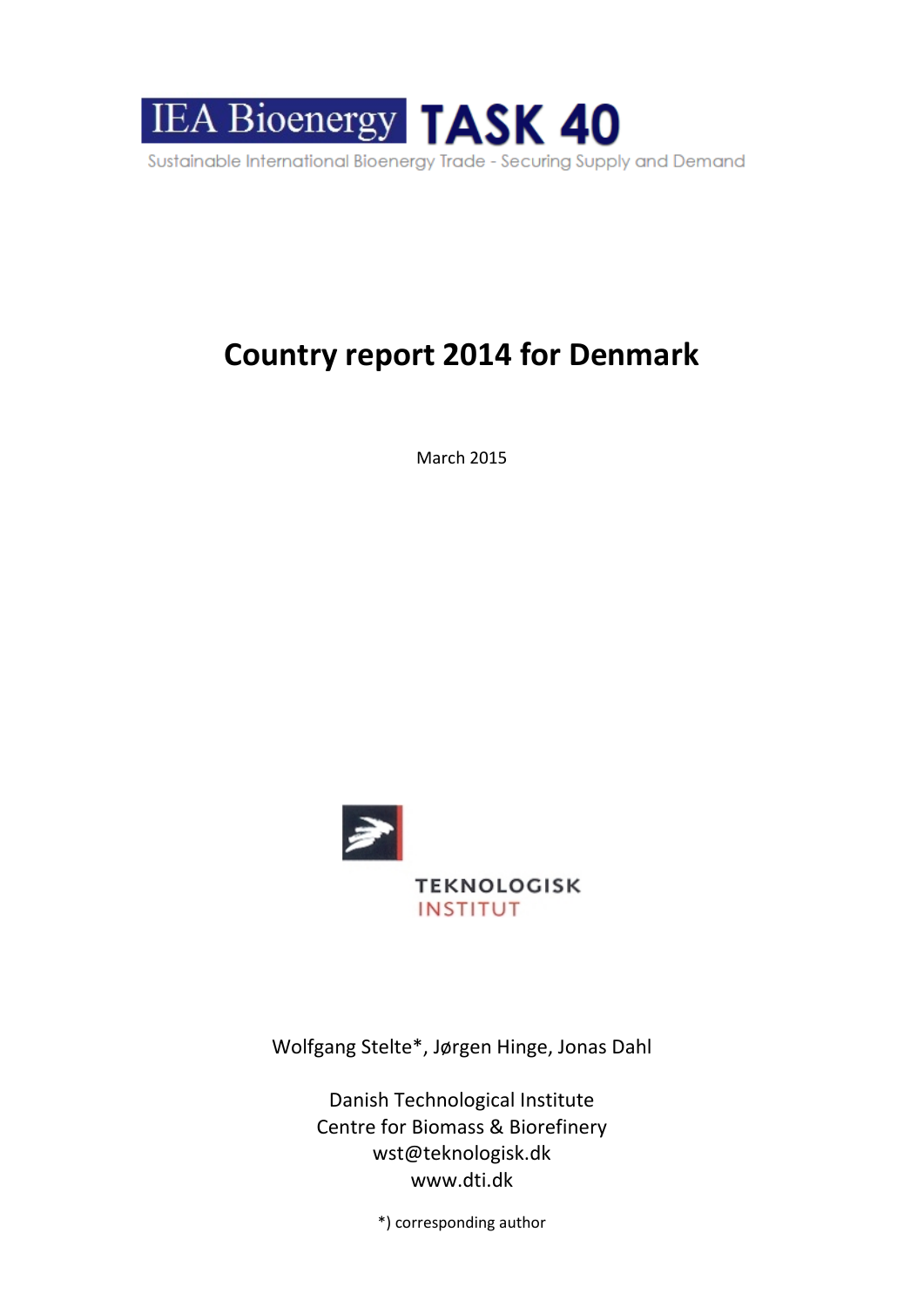# Content

| 2 Domestic biomass resources, current use, trends, and main users  7 |  |
|----------------------------------------------------------------------|--|
|                                                                      |  |
|                                                                      |  |
|                                                                      |  |
|                                                                      |  |
|                                                                      |  |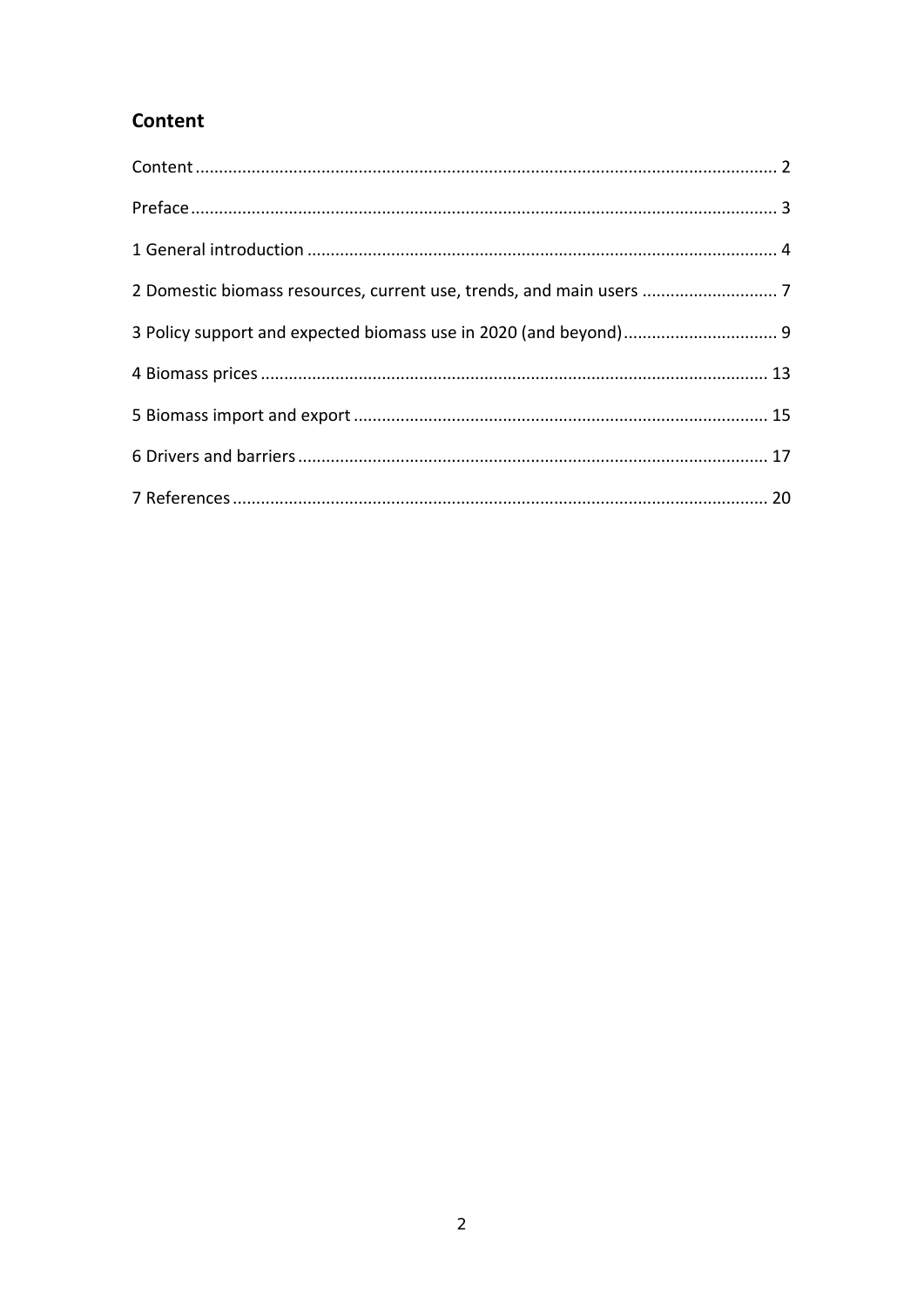## **Preface**

Danish know-how within bioenergy technology is much in demand and the country serves as an industry hub and testing ground for modern energy technology i.e. liquid/solid biofuels and biogas. Denmark is a leader in the development of combined heat and power plants (CHP) and Danish technology is among the best when it comes to turning waste and biomass into energy in CHPs.

This report is a part of the work of IEA Bioenergy Task 40 working group-"Sustainable International Bioenergy Trade: Securing Supply and Demand" and gives a picture of the situation regarding bioenergy in Denmark for the year 2013.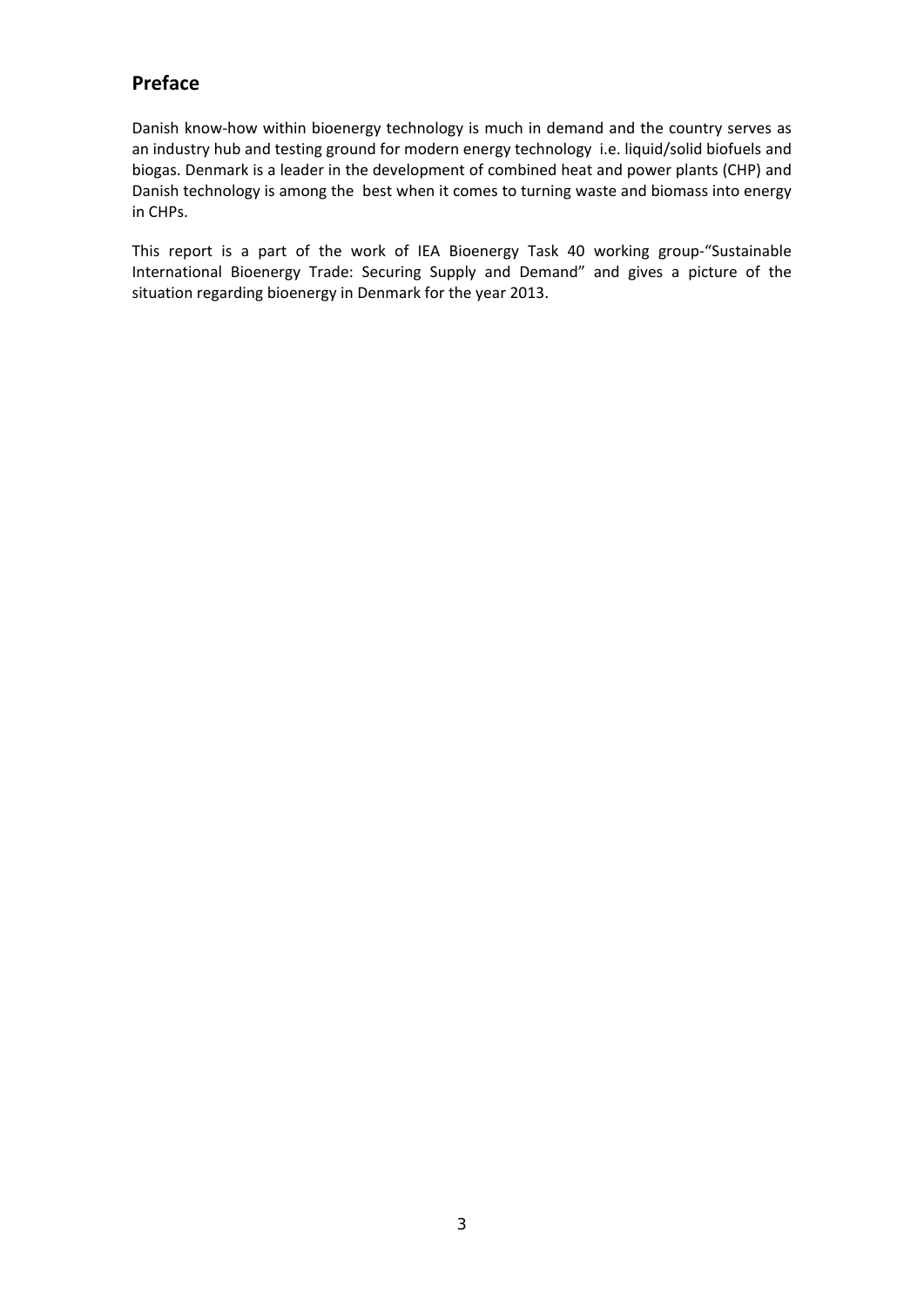## **1 General introduction**

Denmark is the southernmost of the Nordic countries, located southwest of Sweden and south of Norway, and bordered to the south by Germany. The country consists of a large peninsula, Jutland and many islands, most notably Zealand, Funen, Vendsyssel-Thy, Lolland, Falster and Bornholm, as well as hundreds of minor islands often referred to as the Danish Archipelago. Two autonomous constituent countries belongs to Denmark, the Faroe Islands in the North Atlantic and Greenland.

Denmark became a member of the European Union in 1973, but remains outside the Eurozone. A founding member of NATO and the OECD, Denmark is also a member of the Organisation for Security and Co-operation in Europe (OSCE). With a mixed market economy and a large welfare state, Denmark ranks as having the world's highest level of income equality. The country has the world's seventh highest per capita income.

Denmark area is 43,000 km<sup>2</sup> and there are 5,5 million inhabitants (without Faroe Islands and Greenland). The estimated nominal GDP in 2013 is \$ 330.6 billion (equal to Euro 289,3 billion). (*Source: World Bank*)

**International binding goals** by the use of RE and reduction of GHG emission are:

- 30 % renewable energy in the total energy consumption by 2020
- 10 % renewable energy in the transportation sector by 2020
- 20 % reduction by 2020 in greenhouse gas emissions (compared to 2005)

• 21 % reduction in greenhouse gas emissions as an average through the period 2008- 2012 as compared to 1990 (Kyoto).

#### **Main industries relevant for biomass use:**

There are several large food producing companies in DK, like Danisco, Danish Crown, ARLA as well as numerous smaller companies. Carlsberg is the dominant actor in the brewery sector, but there are several others (smaller) like Bryggerigruppen and numerous micro-breweries with no real significance in amount. In the farmaceutical industry, there are important companies like NOVO Nordisk and Lundbeck. There is one producer of cement in Denmark: Aalborg Portland. The total energy consumption in the Danish industrial sector including agriculture is 127 PJ in 2013, exclusive transport which counts for 202 PJ.

The use of biomass in the industry sector was around 10 PJ in 2013, mainly for heating purpose in farms and minor industries (wood processing industries with own wood waste). Aalborg Portland is the only large industry with a certain amount of biomass use in the production

Aalborg Portland has as one of very few industries set up goals for energy and environmental management:

- 40% of the fuel energy for "grey production" shall be substituted by alternative fuels which reduce the  $CO<sub>2</sub>$  emission (long term goal).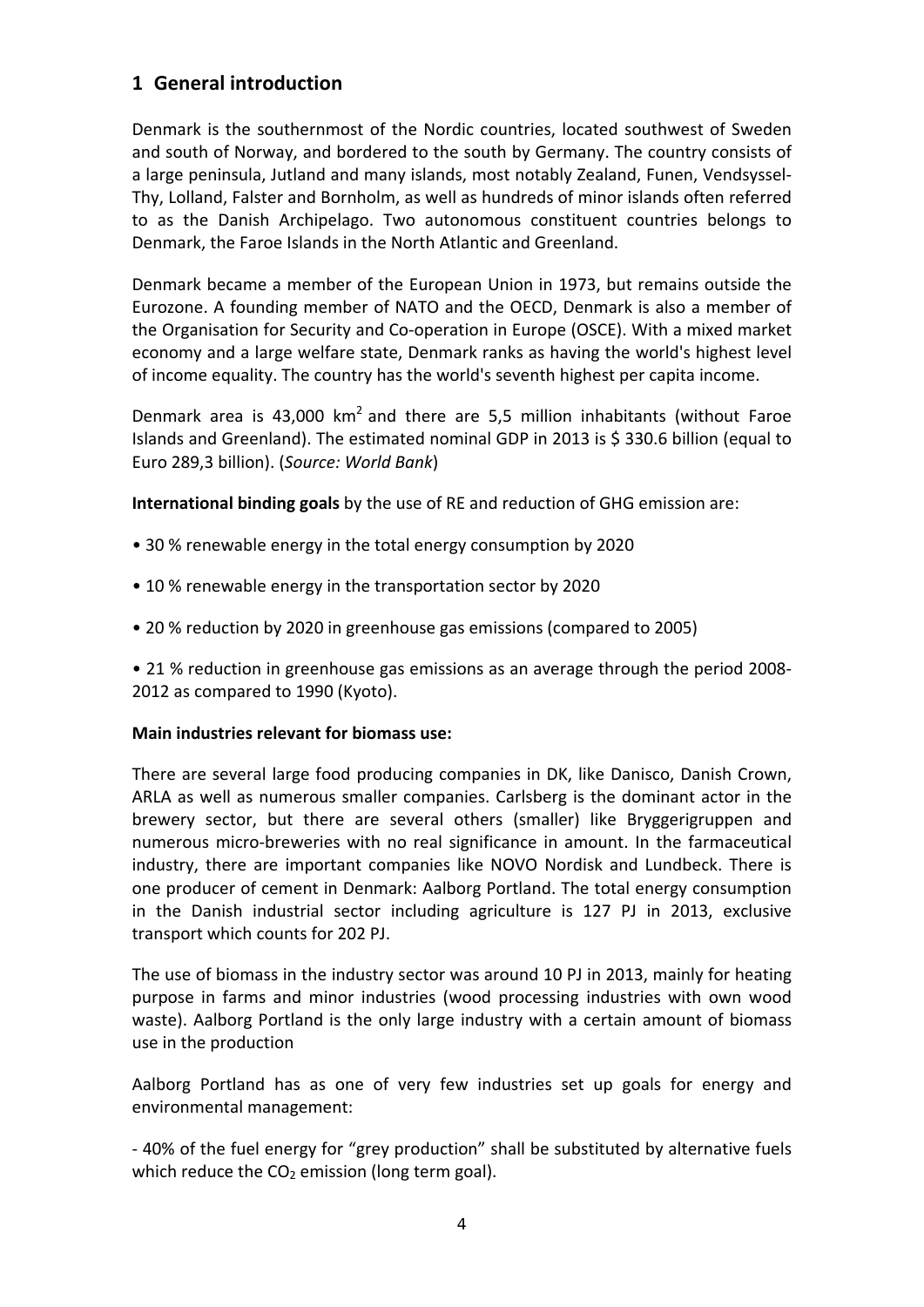- Use of biofuels in order to reduce  $CO<sub>2</sub>$  emissions by 110.000 tons. In 2007 30.000 tons bone meal has been used as fuel, reducing  $CO<sub>2</sub>$  emissions by 47.000 tons.





*Fig 1: Total energy production by source, climate adjusted.: (Source: DAE 2014c).*



*Fig 2:Total domestic electricity production for other fuels than coal. (Source: DAE 2014c).*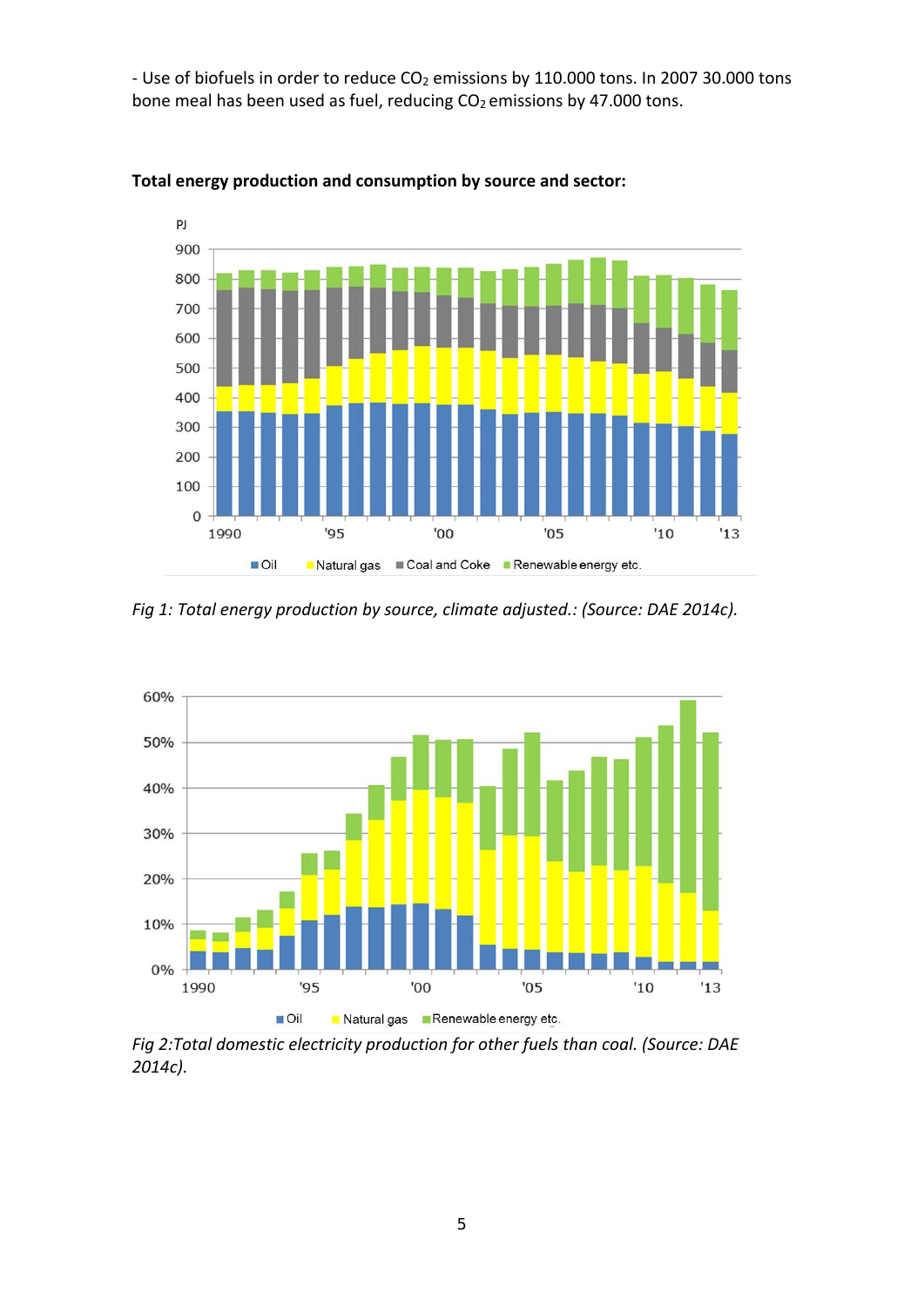

*Fig 3: Total energy consumption by sector. Climate adjusted. (Source: DAE 2014c).*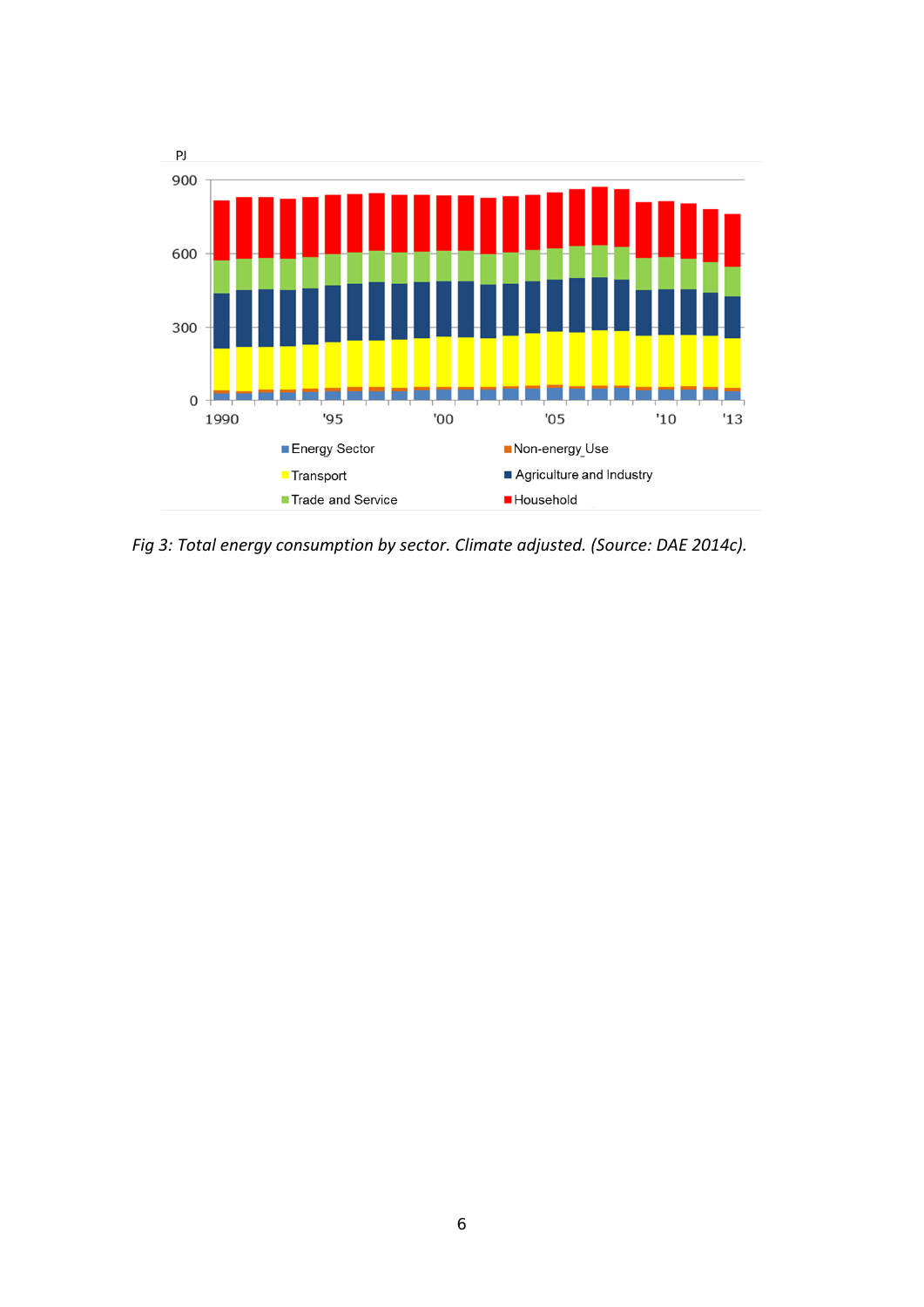### **2 Domestic biomass resources, current use, trends, and main users**

#### **Resources and production of bioenergy**

Production of bioenergy in Denmark has increased steadily since 1990. In figure 4, it can be seen that especially energy production from wood and waste has increased.



*Fig 4: Production of renewable energy by energy product, 1990-2013. (source: DAE 2014c)*

#### **Use of biomass for bioenergy**

Renewable energy accounts for some 27% of the total energy consumption in Denmark in 2013. The biomass account for some app. 140 PJ. The use of different biomass sources for bioenergy in Denmark in 2013 is listed in Table 1.

| <b>Type of Biomass</b> | Use 2013 (PJ) |  |  |
|------------------------|---------------|--|--|
| Straw                  | 21            |  |  |
| Wood                   | 40            |  |  |
| Wood pellets           | 34            |  |  |
| Wood residues          | ٩             |  |  |
| Organic waste          | 21            |  |  |
| <b>Biofuels</b>        | 10            |  |  |
| <b>Biogas</b>          | 5             |  |  |
| <b>Total biomass</b>   | 140           |  |  |

*Table 1: Use of biomass in Denmark 2013 (Source: DAE 2014c)*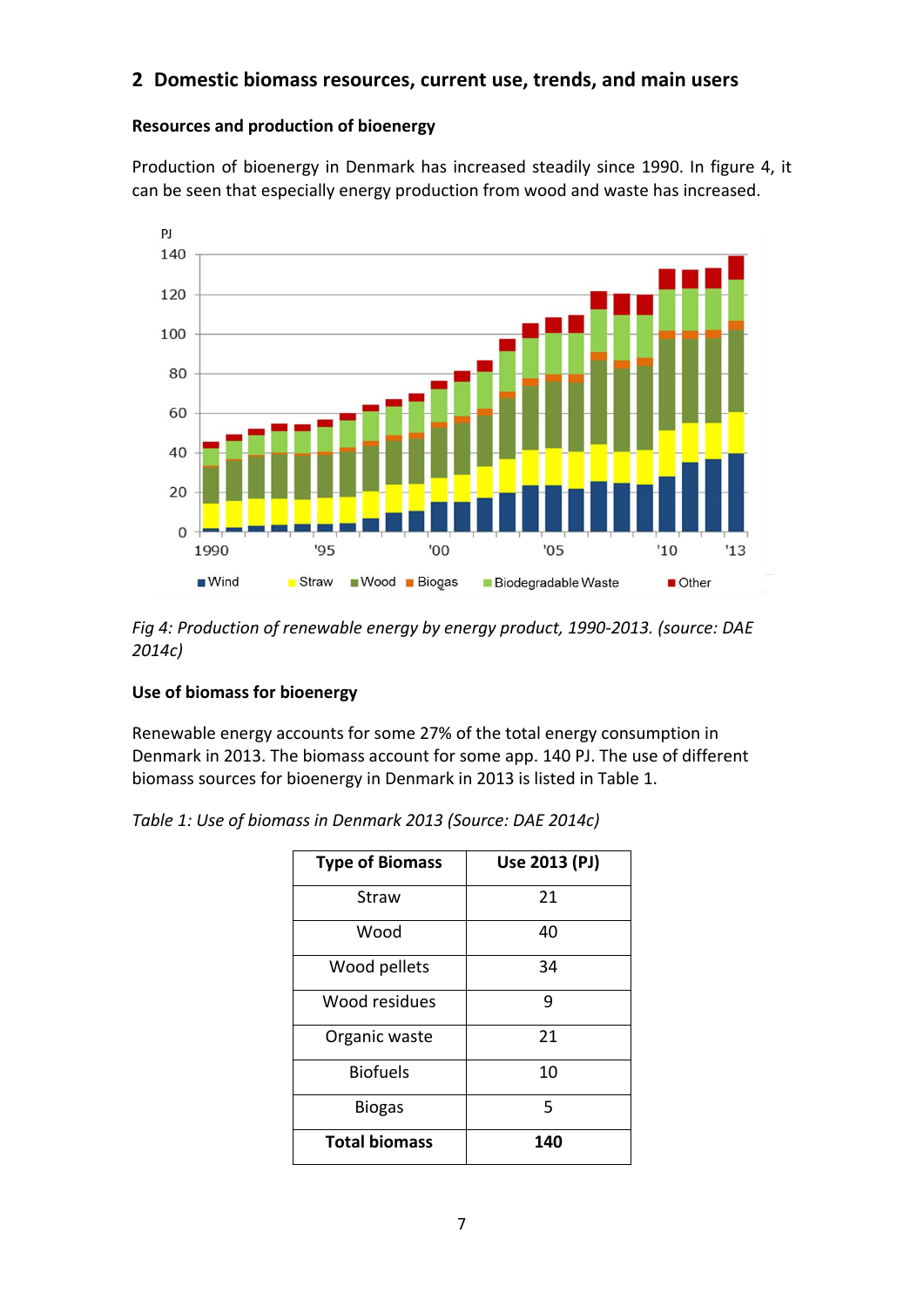#### **Main users of biomass for bioenergy**

In Denmark, use of biomass for energy production is widespread, both in the private and public sector.

Straw and domestic wood resources are used in private boilers as well as for district heating, CHP and power plant. However, In recent years, there is a trend of several plants switching to imported wood pellets.Wood pellets are also used in private boilers for heating.Organic waste is incinerated and used for district heating.

At present, there is a production of biodiesel from animal waste, DAKA. A pilot scale plant for ethanol production from straw exist in Kalundborg, INBICON. Other than that, biofuels are imported.

#### **Aquatic biomass**

In the Danish country report from 2010, the potential for bioenergy production from aquatic biomass was discussed. Since then, further economic assessments have been carried out.

At present, the general understanding in Denmark is that cultivation/harvesting of aquatic biomass with production of bioenergy as the main end product is not feasible with the prevailing conditions. So, in order to produce substantial amounts of bioenergy from this source, the aquatic biomass has to be processed in biorefineries with production of higher value products as main target.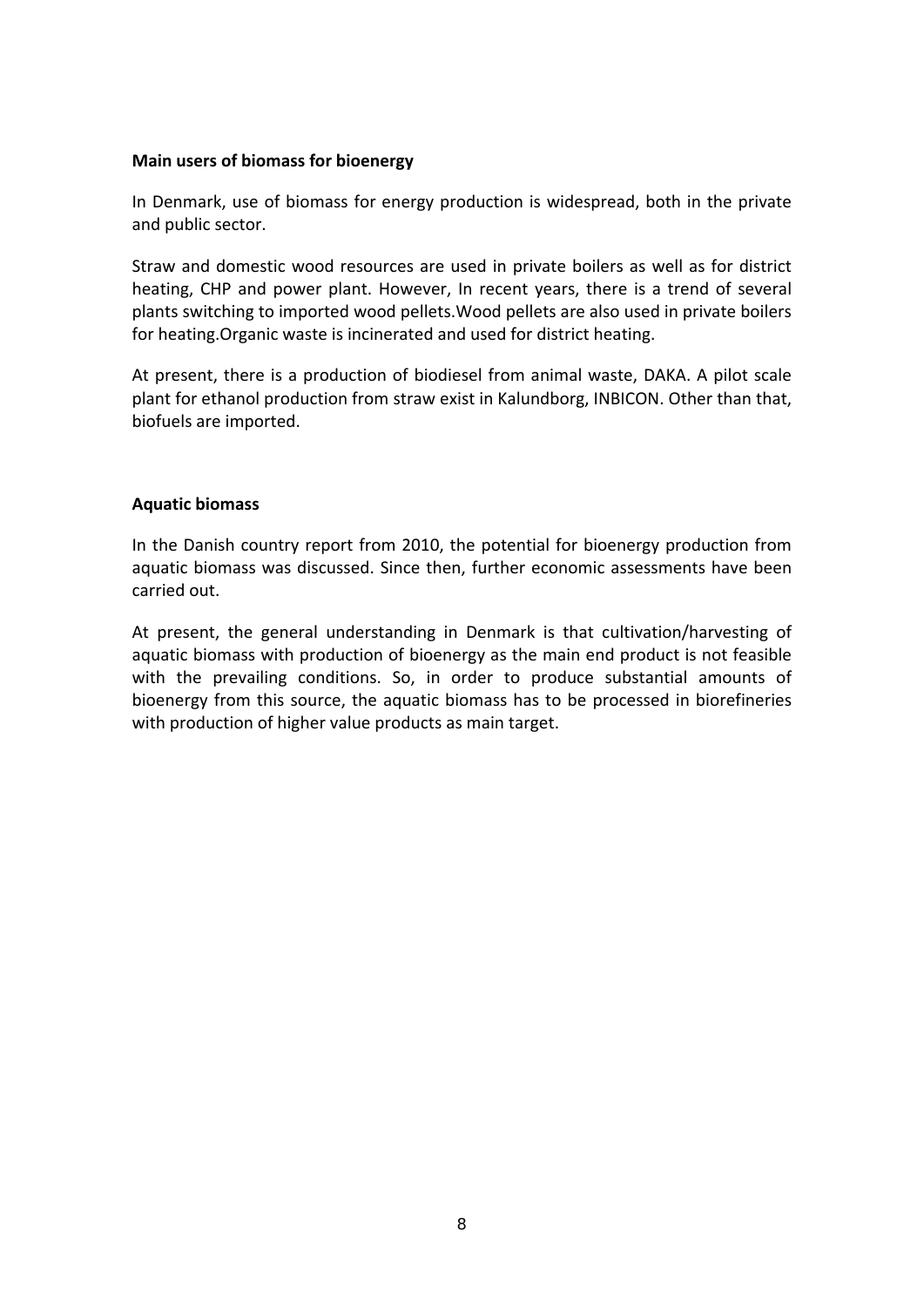## **3 Policy support and expected biomass use in 2020 (and beyond)**

Denmark has pursued an active energy policy since the 1970s, with energy saving and renewable energy as high priorities. There is still a need for ongoing efforts in these areas in order to deal with the many challenges faced by society today, whether it is in relation to the climate or environment, economic considerations, or ensuring a high degree of supply reliability. It is Danish government policy that by 2020, Denmark will be a green, sustainable society and will be among the three most energy efficient countries in the OECD. Denmark must also be among the countries that fulfils its renewable energy share up to 2020. In the RE (Renewable Energy) Directive, Denmark has committed itself to an ambitious target of 30% renewable energy by 2020.

The Danish Renewable Energy Action Plan describes the measures that will ensure energy savings and expansion with renewable energy up to 2020.

Measures for the promotion of renewable energy within the EU - including support schemes - are nationally based and like other EU countries, Denmark has developed its own national support system. It is, however, the Danish government's opinion that EU countries should also work together to avoid any inappropriate 'support competition' between Member States.

Since the 1980's, a decentralisation of Danish energy generation has taken place. Whereas generation of electricity and heat was previously dominated by a number of central power stations situated in the larger towns and cities, it now takes place in many different locations throughout the country.

There is also a significant increase in co-generation and district heating based on excess heat, which has contributed significantly to the fact that Denmark is currently one of the most energy-efficient countries in the world. Since 1980, it has been possible to keep energy consumption more or less stable whilst achieving an economic growth of about 80 %. In fact, the plan is to keep this trend in the future (See Fig 5) by further focus on energy effeciency in the whole system.



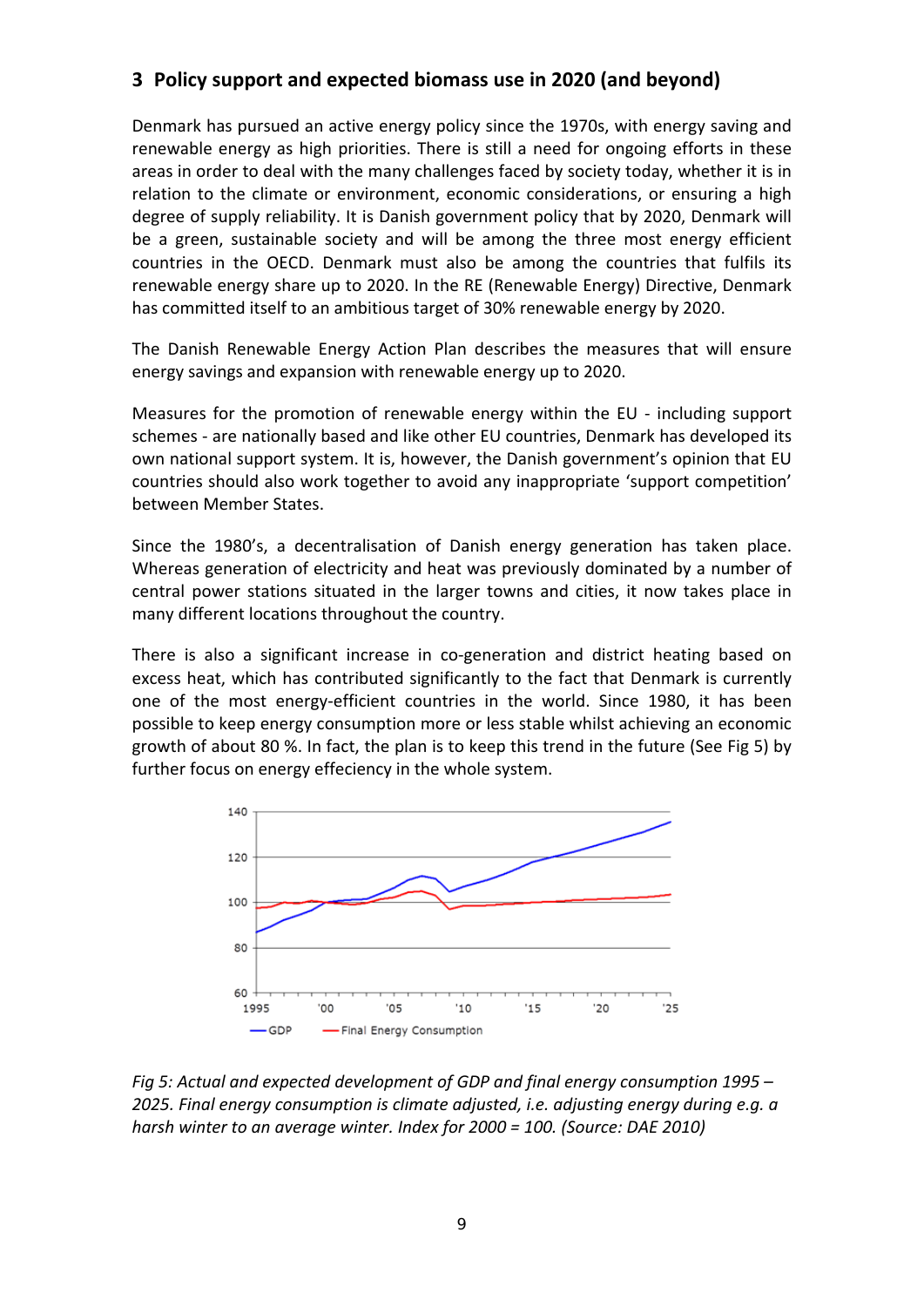The government's Green Growth plan contains a number of initiatives for achieving its vision of a society which is committed to green behaviour and green technology in order to tackle the challenges of the environment, the climate and nature while at the same time creating a green growth economy. The plan includes the expansion of agriculture's role as supplier of green energy such as energy crops and biogas. A Green Development and Demonstration programme has been established in connection with the agreement, which is intended to create a better connection between the research, development and demonstration of knowledge in the food, agricultural, fisheries and aquaculture sectors. The "Green Growth 2.0" agreement from April 2010 contains further initiatives intended to support the use of biomass from agriculture.

The Danish Energy Agency (DEA) has defined different scenarios for a fossil free energy supply by 2050 and with fossil free production of heat and electricity by 2035. The main conclusions are:

Bioenergy is a limited resource. Since Denmark is a small country, there is an option whether to regulate in order to create a fuel-based system with large import of biomass or an electricity-based system with limited use of biomass corresponding to domestic resources. If the target of fossil free energy supply by 2050 is to be met, that choice probably has to be taken shortly after 2020 as important transitions necessary to achieve these changes, for example expansion of wind energy production, takes time. The choice essentially addresses the wish for independency of foreign resources.

#### **Expected future biomass use until 2025**

Based on current regulations and implemented initiatives in the energy and transport sector, the share of renewable energy in Denmark is expected to amount to approximately 35 % by 2020, and thereby exceed the targeted obligation of 30 %. More than half of this renewable energy will be produced based on biomass. Overall, the use of all types of biomass is expected to increase from 132 PJ in 2012 to 166 PJ in 2020 and is also expected to be the most widely used renewable energy source in 2025 (Figure 6). In the fossil free vision of 2050, there could be a number of scenarios for consumption of biomass varying between about 200 and 700 PJ.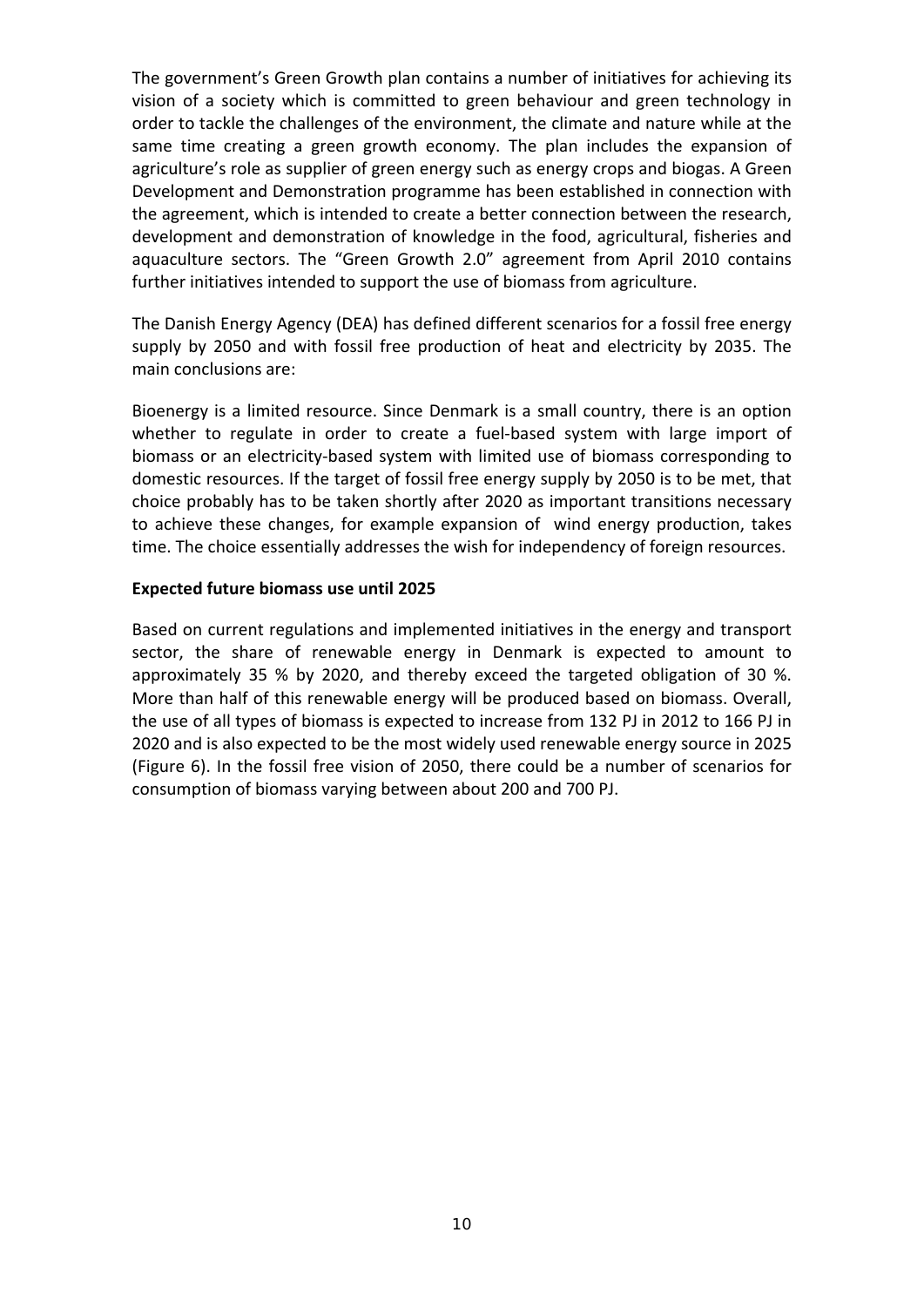

*Fig 6: Renewable energy in gross energy consumption at a low share price, adjusted for climate and energy trading, where the shaded area shows the expected additional volume VE at high allowance price, primarily an increased amount of solid biomass (PJ) – (Source:* "Danmarks energi og klimafremsskrivning 2014", DAE 2014)

#### **Taxes supporting biomass for bioenergy**

Consumption of energy in Denmark is regulated by energy and environmental taxes, particularly through environmental taxes on methane,  $SO_2$ , NOx and  $CO_2$ , and energy taxes on coal, waste fuels, gas, oil and electricity. Biomass is supported as there is no energy or  $CO<sub>2</sub>$ -tax on renewable fuels

While the energy taxes vary depending on whether the energy consumption is used for transport, production processes, heating and other household purposes, or power production, the environmental taxes do not differentiate between application and are applied on all fuels based on their agreed content of S, N and calorific value.

An exemption is in place for the  $CO<sub>2</sub>$  emitted from processes and power generation included in the EU  $CO<sub>2</sub>$  Emission Trading System (EU-ETS).

#### **Price subsidies supporting bioenergy produced from biomass**

Financial support by feed-in premium tariffs for renewable power produced from biomass has been existing in Denmark since the Biomass Agreement of 2000, but has been modified several times since then. The support is now extended to all renewables and collected via the public service obligation (PSO) tariff paid for by the electricity consumers. The support is administered by the grid operator Energinet.dk. Historically, the support has been mainly given to power produced from the combustion of solid biomass (0,15 DKK/kWh = 0,02  $\epsilon$ /kWh) but with the Energy Agreement of 2012, new schemes for supporting the use of biogas and gasification gas for CHP were implemented, too. These price premiums are significantly higher than for power from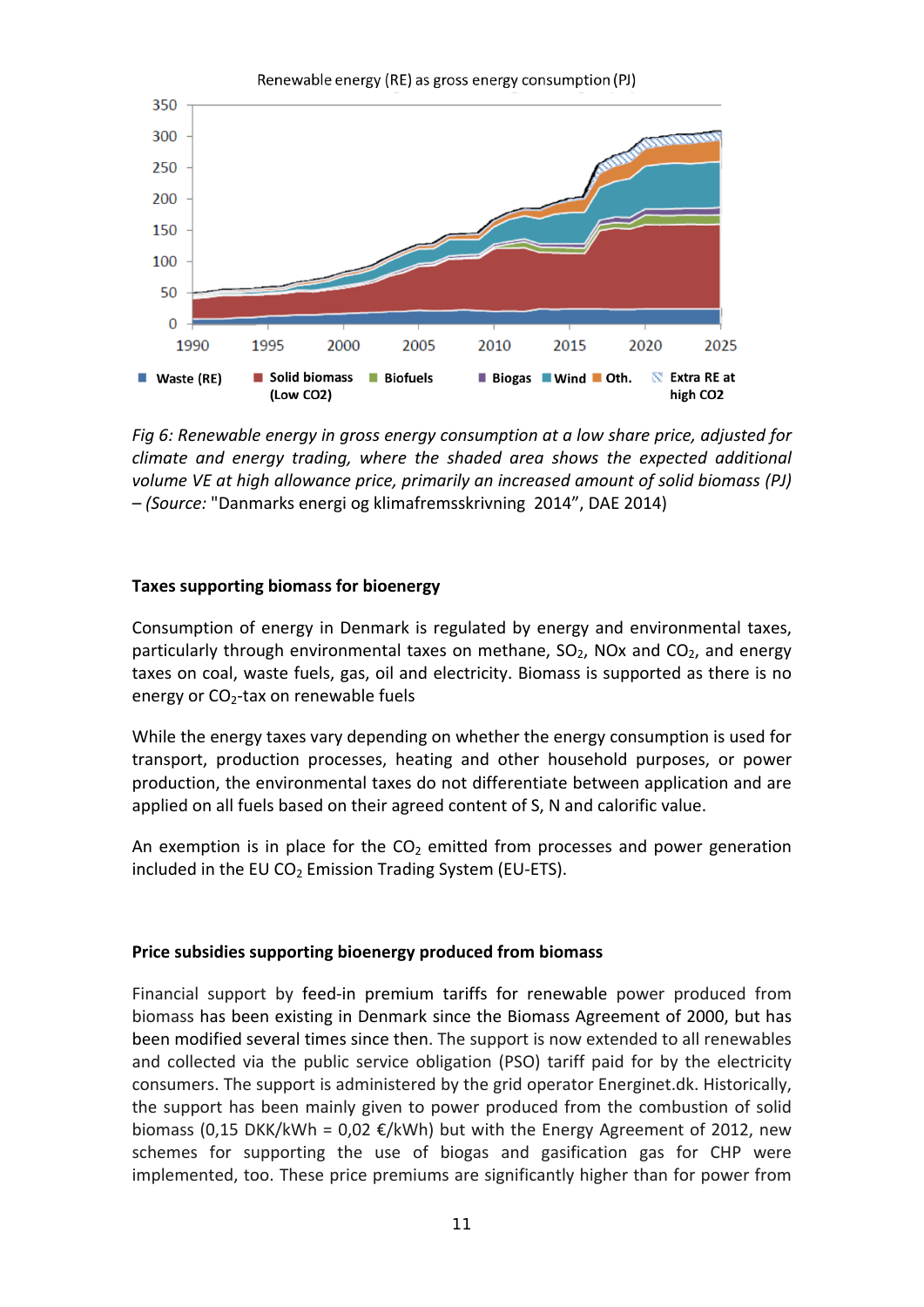solid biomass, but are adjusted annually based on the price of natural gas, and can also vary from plant to plant.

In addition to these subsidies on power production, the energy agreement of 2012 has also given new contractual freedom to the central CHP and the district heating systems they supply to utilise tax advantage for biomass on the distribution of the heat. Certain conditions must be met: there must be a supply of biomass for hot water or steam, pricing must then be based on an agreement between the central power plants and its heat distributer (district heating company) and the parties can only be free to allocate the tax advantage when the heat purchaser is a municipal or consumer-owned collective heat supply. The change has given incentive to increase biomass conversion at the central CHP plants.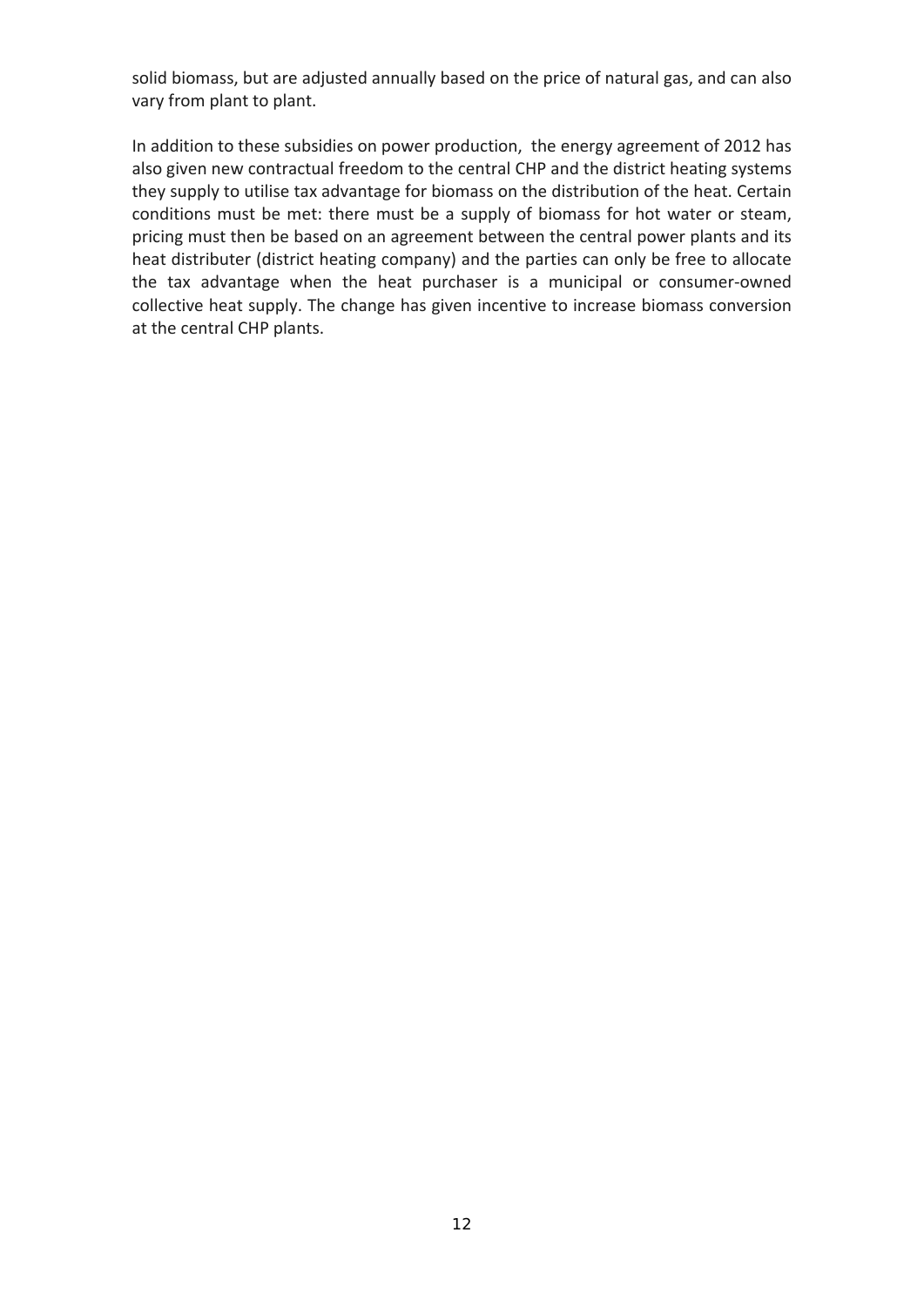## **4 Biomass prices**

Price on **straw** and **wood chips** to District Heating plants are quite stable, with a tendency for slight increase in both prices (see fig 7). The price for straw is calculated at 15% water content, and the price for wood chips is calculated at 45% water content. There are no price statistics from the utility companies (power plants).

*Table 3: Prices for straw and wood chips delivered to district heating plants. Source: Danish District Heating Association and private information.*

| <b>Fnd user excl VAT</b> | 2013        |
|--------------------------|-------------|
| Straw in bales           | 76 Euro/t   |
| Wood chips               | 22 Euro/MWh |

Price on **wood pellets** has been stable in recent years for district heating plants and for private consumers. The price for truck delivery to private consumers in a quantity of 5- 6 tons is approximately 220 Euro/tons excl. VAT, which in Denmark is 25%. For district heating plants, the price is lower due to purchase of large amounts and due to the often lower quality compared to what private consumer purchase. The price given in table 6 is an average that covers quite a large span between the most expensive and the cheapest prices. There are no price statistics from the utility companies (power plants).

*Table 4: Wood pellets delivered by truck to end user in quantity over 5 tons. Price without VAT. In Denmark VAT is 25%. (Source: PelletAtlas, Danish District Heating Association and personal information)*

| <b>End user excl VAT</b> | 2010       | 2013         |
|--------------------------|------------|--------------|
| Private households       | 216 Euro/t | 220 Euro/t   |
| District Heating plant   | 166 Euro/t | 165 Euro/ton |

Price of **fire wood** for private households varies a lot depending on the user's ability to produce the fire wood himself, or if it is bought from grocers market. It is possible to buy dry fire wood (often imported from the Baltic area) at a price of approximately 100 Euro/ $m^3$  excl VAT.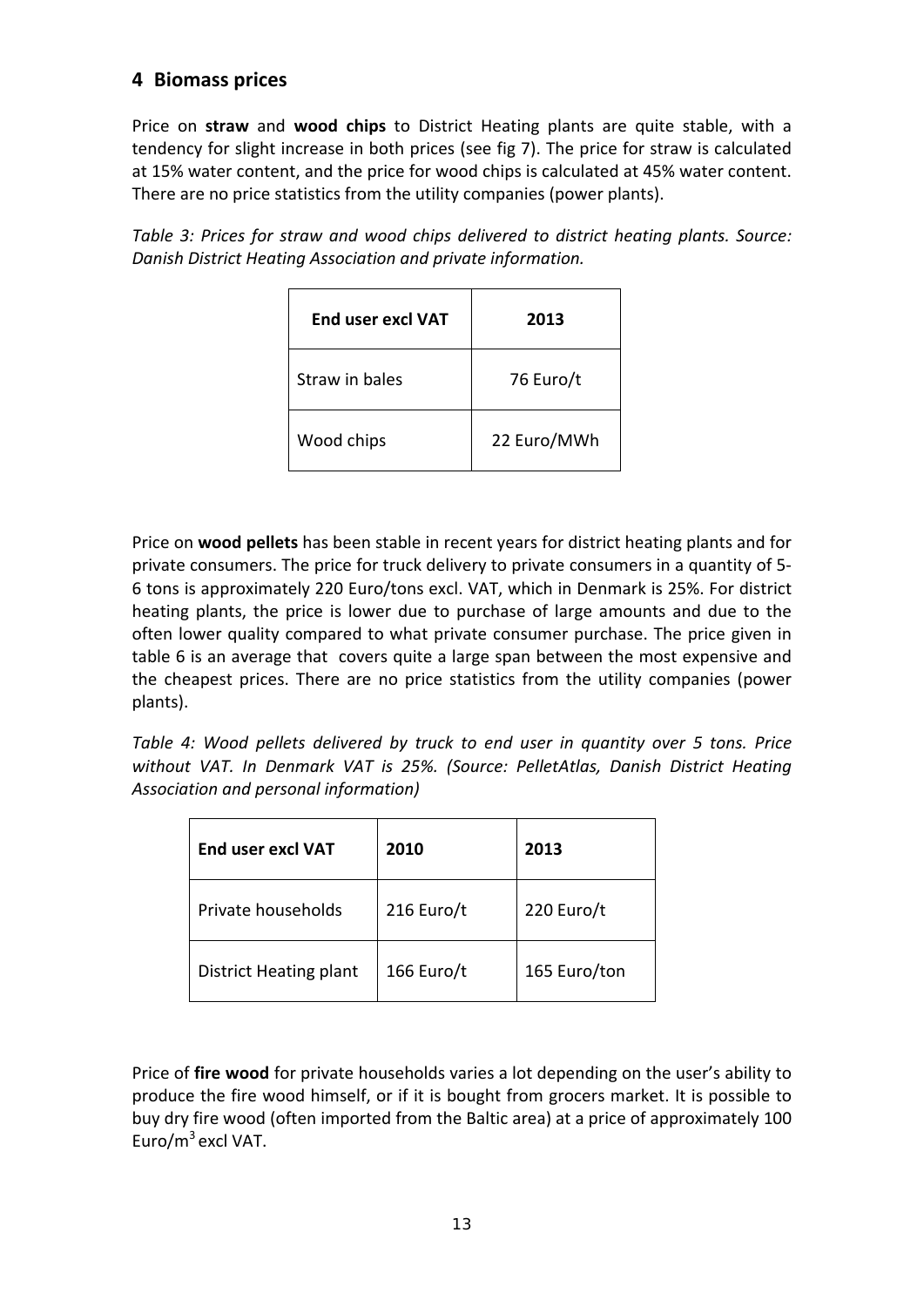

*Fig 7: Development in fuel prices for Danish District Heating plants for the period 1997- 2014. Currency: DKK. Exchange rate: 750 DKK = 100 Euro (Source: Danish District Heating Association)*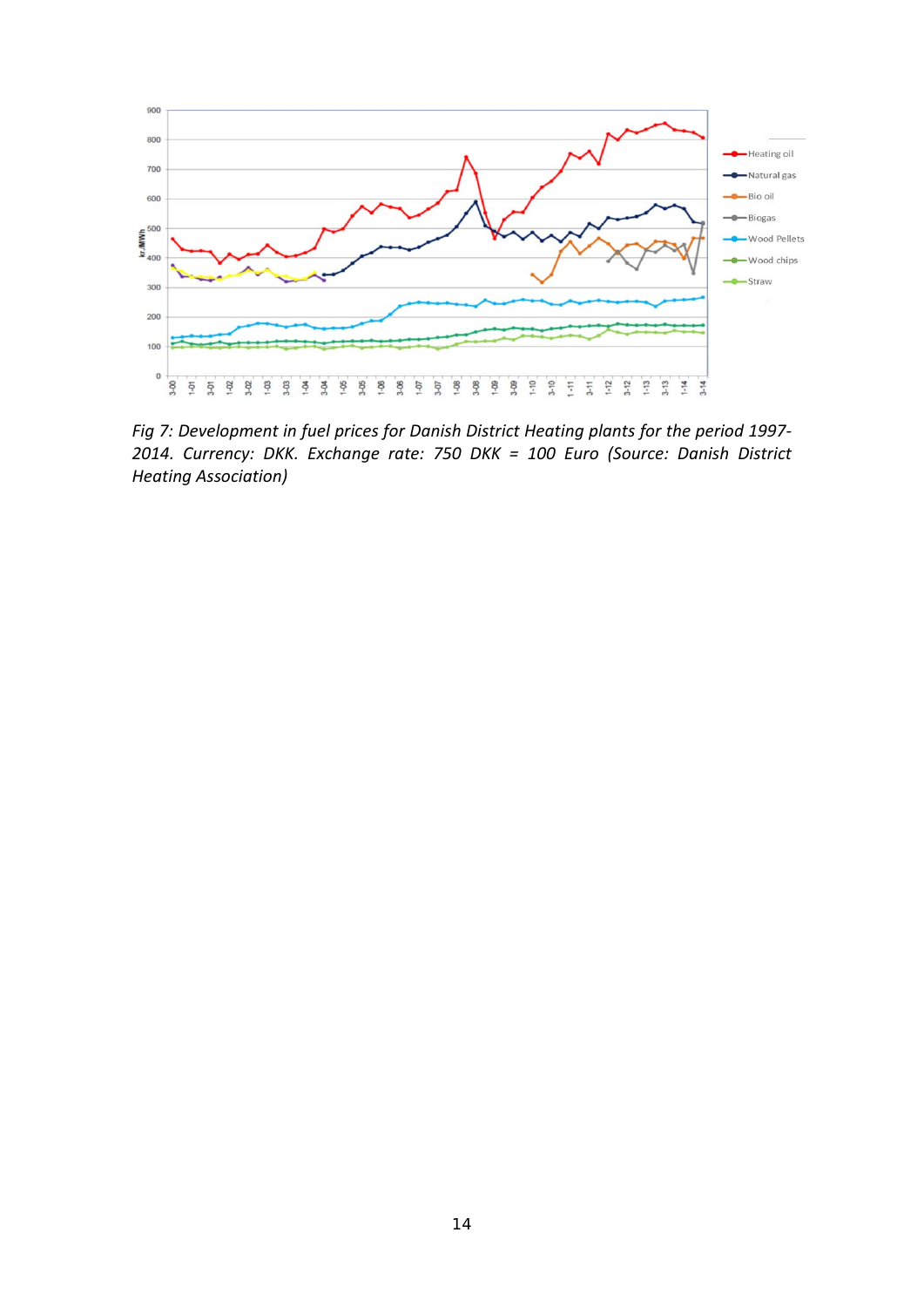## **5 Biomass import and export**

In Denmark, biomass is imported in considerable amounts, compared to the Danish production and consumption of biomass. In 2013, 47,8 PJ of biomass was imported to Denmark, resembling 34 % of the biomass utilised for energy. The major part is constituted by the import of wood pellets mainly for the use of replacing coal in large scale CHP plants.

| <b>Biomass</b><br>Import                       | PJ.  | Lower<br><b>Heating</b><br>value GJ/t | Average<br>humidity<br>in $%$ | Tons             | Main country of origin                                  |
|------------------------------------------------|------|---------------------------------------|-------------------------------|------------------|---------------------------------------------------------|
| Wood chips                                     | 6,05 | 12                                    | $30 - 35$                     | 400.000          | Balticum, Russia                                        |
| Fire wood                                      | 3,07 | 15                                    | 20                            | 140.000          | Poland, Balticum                                        |
| Wood pellets                                   | 32,3 | 17,5                                  | 8                             | 1.580.000        | Balticum, Sweden,<br>Germany, Russia,<br>Poland, Canada |
| <b>Biofuels</b><br>(Bioethanol +<br>Biodiesel) | 6,5  | 26,7 BioEt<br>37,6 BioDi              |                               | $^{\sim}260.000$ | Main import from other<br><b>EU</b> countries           |

*Table 5: Biomass import to Denmark 2013. (Source: Danish Energy Agency statistics 2014 and Danish Oil Industry Association).*

Wood pellets and wood chips are imported, especially from eastern European countries and Canada, to cover the increasing demand for private small-scale, medium scale (district heating plants) and especially the large scale (CHP and power plant) consumption. Fire wood is imported from the Baltic area by boat or truck. In 2012, a new trade route has started from Ghana to Denmark with wood chips from old plantations of rubber trees. It is the energy company Verdo who over the next 5 years will import 750.000 tons wood chips from rubber trees. Verdo runs 2 medium size CHP plants in Jylland.

Straw is exported, mainly to Germany and the Netherlands, but in some years also to Austria, Belgium and France. It should be noted, that the exported straw may be used for feeding and bedding for animals and not for energy production; however, it is not possible to distinguish between exported straw for bioenergy and non-bioenergy use. In any case, the mechanisms regarding the international trade are the same, and considerations regarding barriers and opportunities are therefore relevant in this context. In the statistics from the Danish Energy Agency,no export/import of straw is listed for energy purpose. Anyhow, the import of straw for energy purposes is considered to be negligible at the moment, and there are no statistics so far.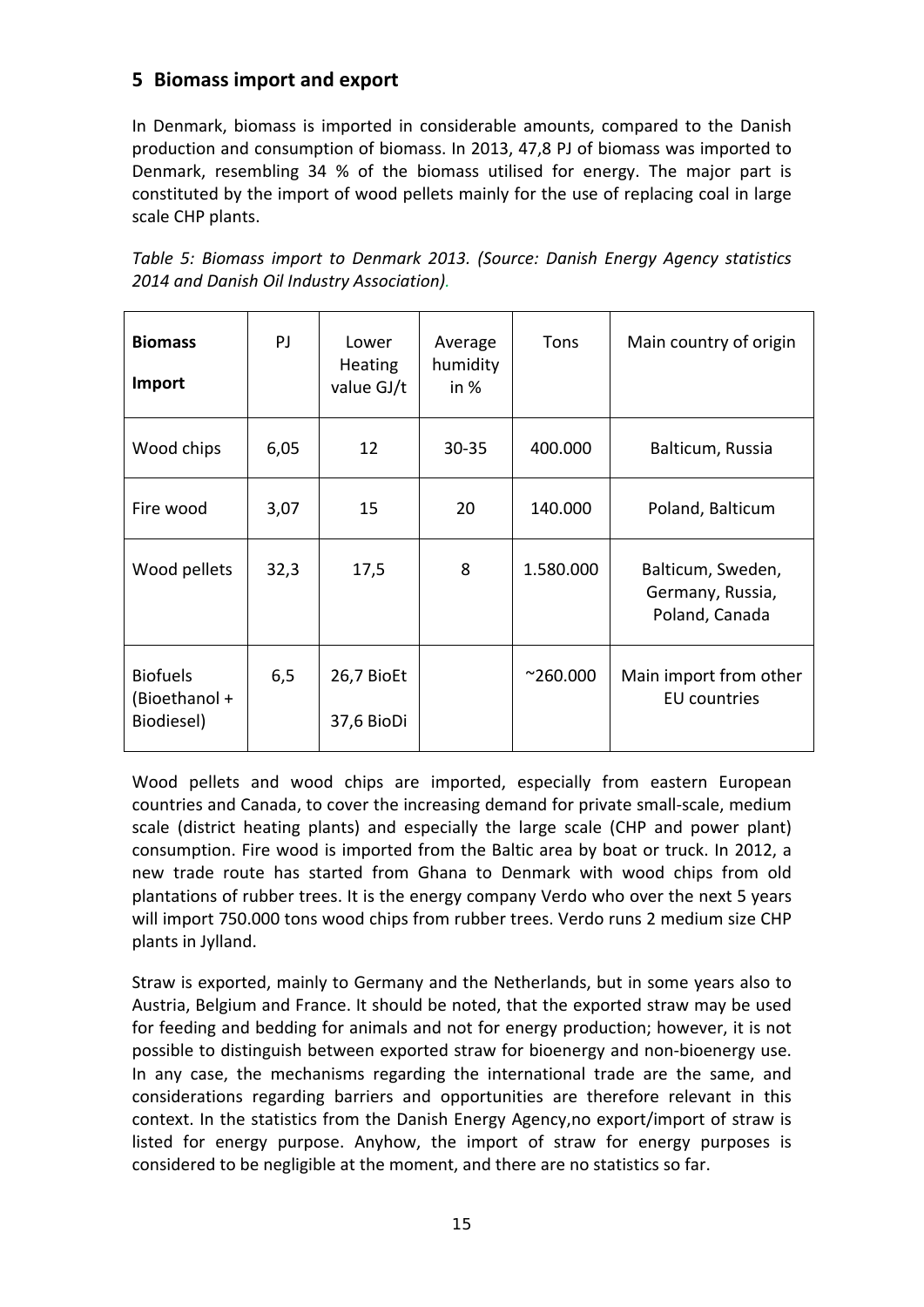In general, the potential for international straw trade is considered to be substantial, with more countries turning towards exploiting straw as an energy source. But straw has to be turned into a bulk commodity (pellets or briquettes) before there will be a regional or international market for the trade of straw.

Biofuels are mainly imported, but a small amount of biodiesel (0,9 PJ) is produced from animal fat of mainly pig carcases. This fuel is exported due to the high taxation of transportation fuels in Denmark. The export is however declining as the Danish demand for biofuels, both biodiesel and bioethanol, is increasing due to laws of at least 1% biofuels blend in transport fuels.

Import of biofuels is mainly from EU-countries but a significant amount of palm-oil derived biodiesel, imported from Asia, is also part of the mix (Danish Oil Industry Association).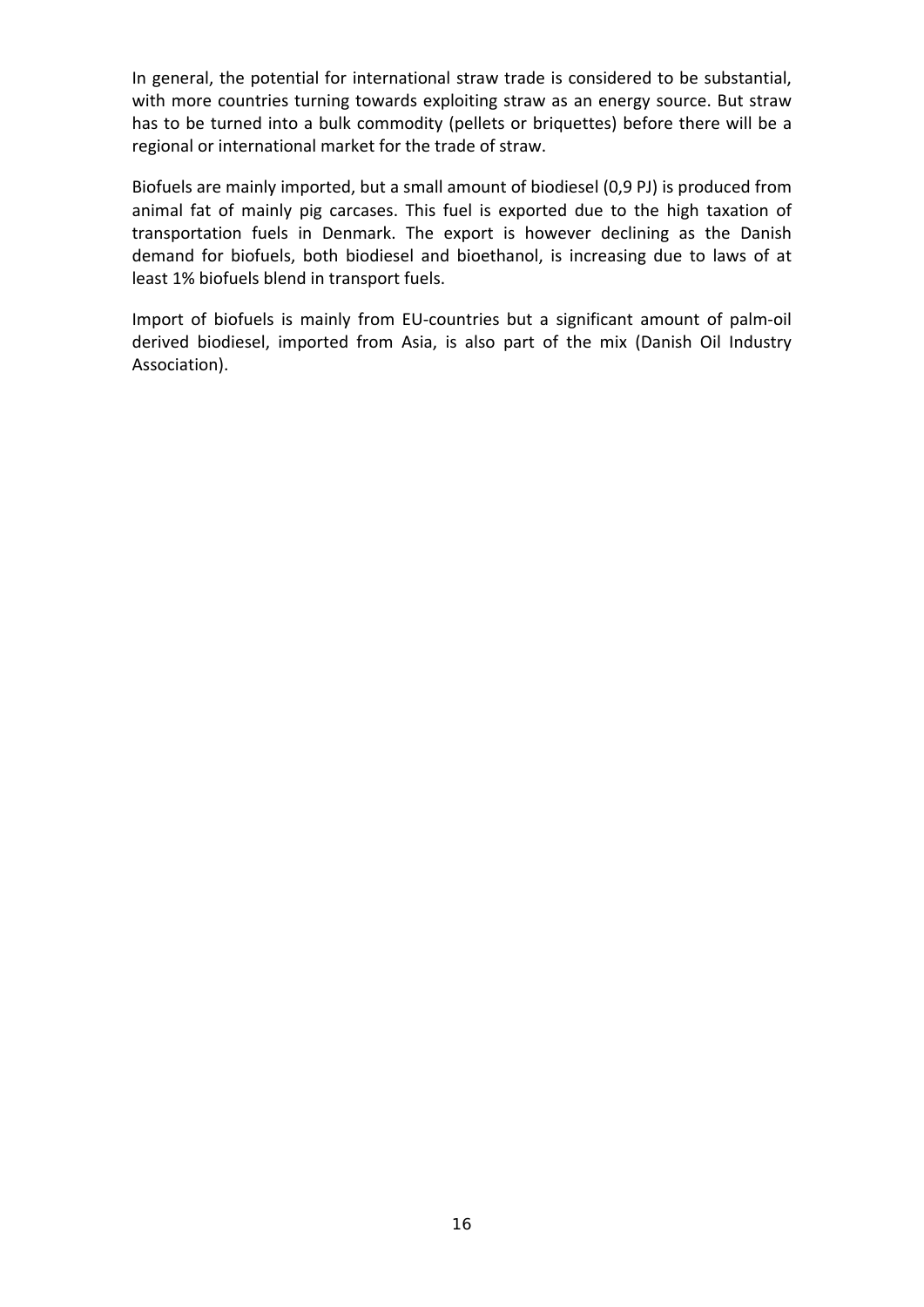## **6 Drivers and barriers**

The main market drivers are that there is no tax on biomass and that the utility companies are forced by Government decree to use biomass in large amounts. As mentioned in Chapter 5, since 2001, a price subsidy of 15 øre/kwh (2 Euro cent /kWh) is in place. In the early biomass days in the 1980's and 1990's, there was heavy investment support (up to 25%) on new biomass plants, both for CHP and pure heat production plants. The price subsidy for electricity production was even higher at that time than today. In addition, there has been heavy taxation of fossil energy since the 1970's.

The barriers are that the supply chain for pellets needs large investments, overseas ship transport, new storage facilities under roof and modifications for in-house transport systems, milling systems and burners.

Danish Act no. 638 of 03.07.1997 defines what is biomass and what is waste. Wood, straw, kernels, nuts, shells, etc are exempted for tax (as waste), but only if they are listed in the Act.

A wide range of renewable sources can be used for the energetic utilisation in combustion systems. In Denmark, biomass is defined according to the Danish Act no. 638 of July 3 1997 on biomass waste. Any type of biomass or mix of biomass that is not mentioned in the annex to the act is defined as waste and must be handled and approved according to the EU Waste incineration directive in terms of temperature and retention time during combustion in an incineration plant. Furthermore, a waste tax is due. The following biomass is defined according to the Danish Act no. 638 of 03.07.1997:

- raw wood incl. bark, forest wood chips,
- clean wood including shavings and saw dust,
- wood waste from the production and treatment of clean laminated wood,
- straw,
- kernels and seeds from fruits and berries,
- fruit residues,
- nut and seed shells
- untreated cork, grain and seeds, cotton and flax,
- lolly sticks and green pellets (dried grass, clover etc.),
- malt, thatched roofing and tobacco waste,
- fuel pellets or fuel briquettes produced exclusively from wastes.

There is no tax on the listed biomass, and they can be traded free for taxation, but a small sulphur tax is imposed with effect on straw. In this context, there is tax on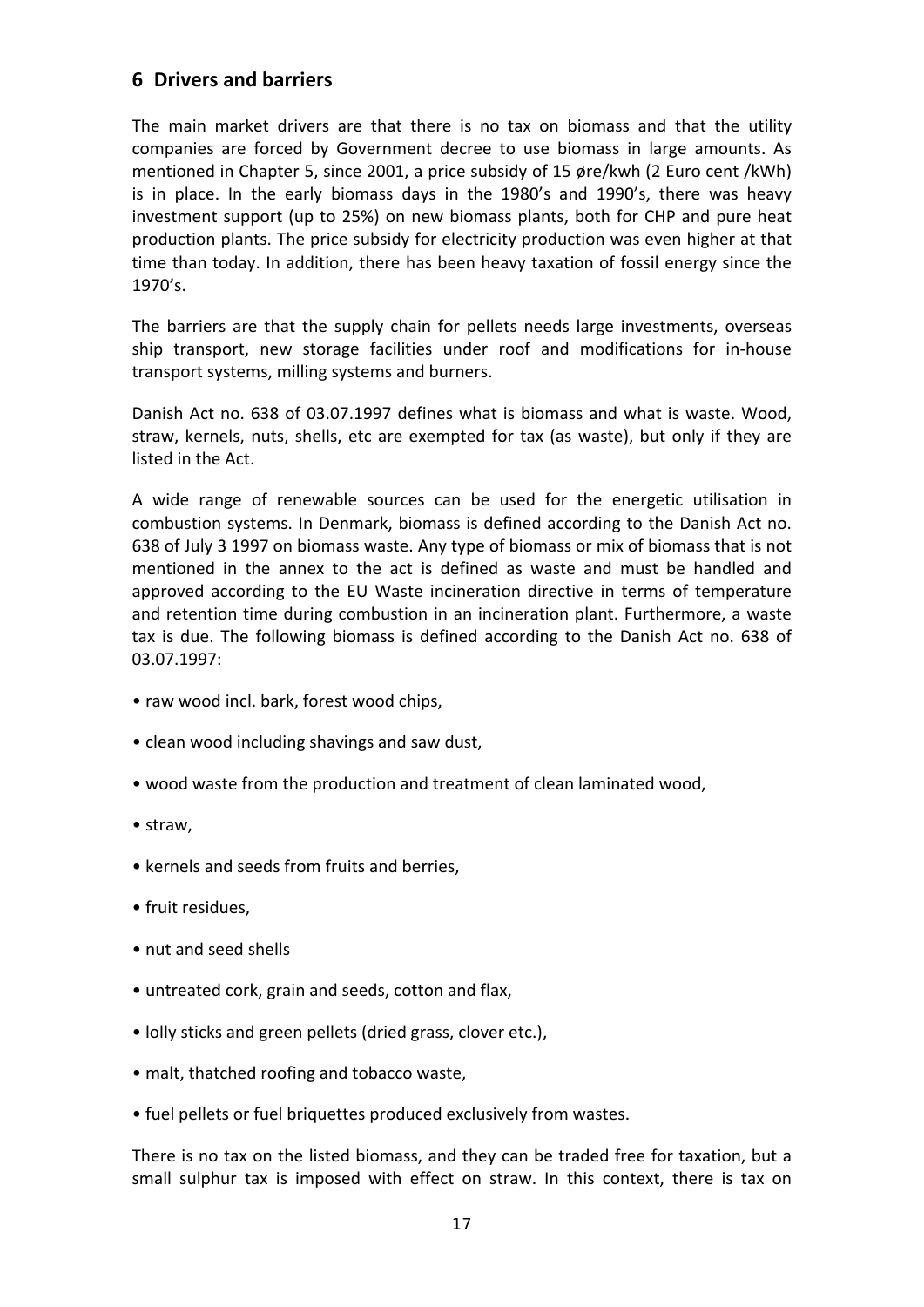household waste and wood contaminated with glue, and these fuels are taxed when delivered to incinerator plants for energy generation.



*Fig 8: Normal transport of straw for large scale energy use. There are 24 big bales in two layers on the truck and trailer, with a total weight of 12 tons. Unloading takes place with an automatic crane taking 12 bales in one lift. Weight of the bales and water content is measured during the unloading process*.

A barrier for regional and international straw trade is that the logistic system developed in Denmark for handling up to 2 million big bales annually is based on short distance transport, in average up to 100-200 km, on truck. 2 main problems:

- The density of the bales are low, 120 kg/m<sup>3</sup>; pellets have 650 kg/m<sup>3</sup>
- Big bales are not a bulk commodity which can be stored and transported as wood pellets, coal, wood chips and granulates.

Another barrier in the Danish Archipelago is that toll bridges and ferries prevent "free trade" in the region. A one way ticket for a truck crossing the Great Belt bridge costs 150-200 Euro depending on the size of the truck. The value of 24 bales the truck can carry is 880-900 Euro. It is obviously not possible for the farmers to have straw contracts at the other side of a toll bridge in Denmark.

Standards, classification etc. on biomass are made to make trade easier. On the contrary, rigid standards for product quality may in some cases be a barrier, because many biomass types have a natural variation in quality parameters depending on external factors beyond the control of the producer. This is indeed the case with straw, where the weather conditions in growth season and especially during harvest determines many of the most important combustion characteristics of the straw.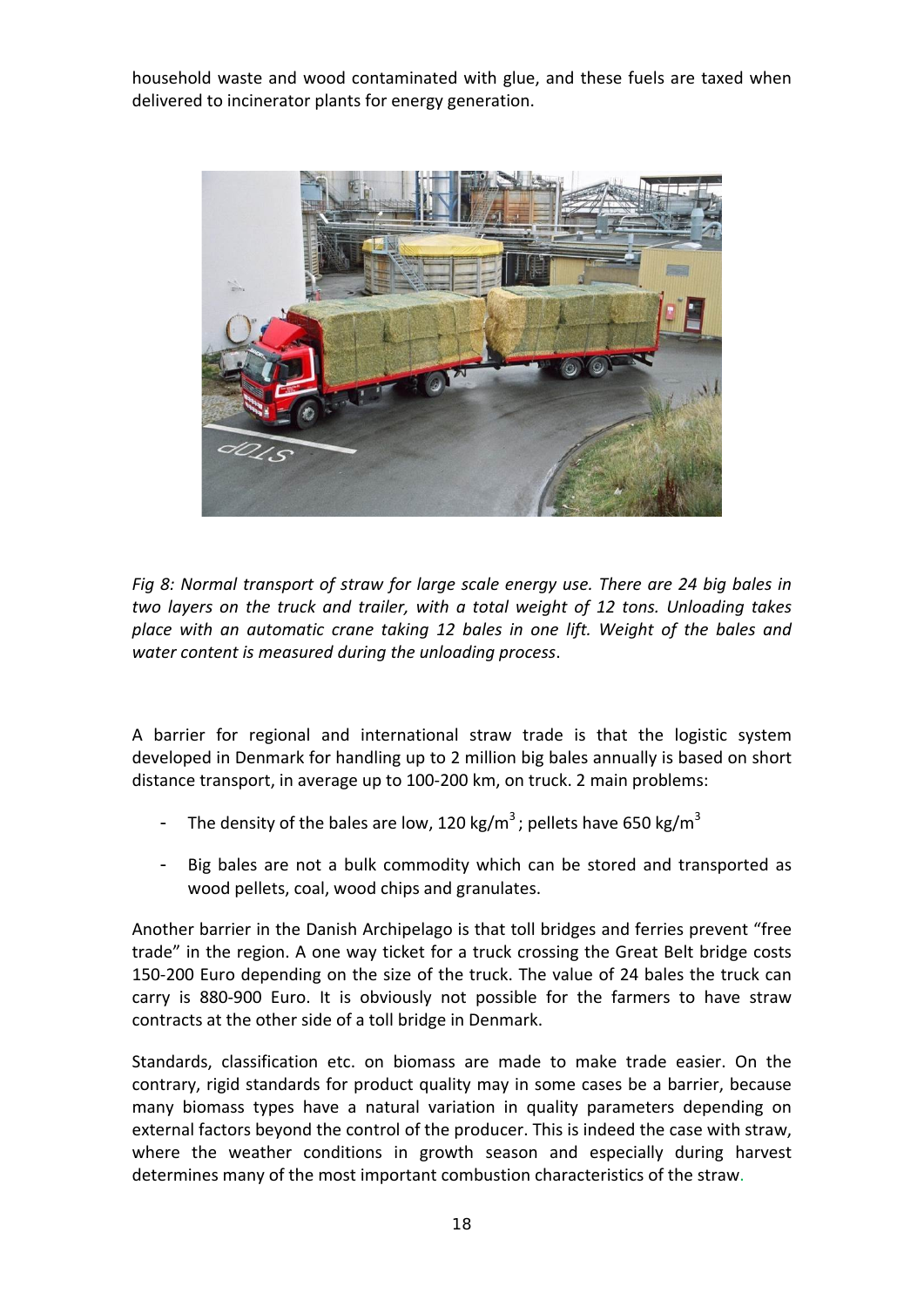The expected increase in biomass consumption – and import – towards 2020 presents a number of challenges regarding sourcing of sustainable biomass at reasonable price.

From most of the expected exporting countries, pellets and wood chips based on different types of residues as well as some environmental optimized forestry can be purchased. In addition, there will probably be wood fuels on the market, where forests are harvested for the sole purpose of supplying energy and thereby challenging the sustainability.

At the same time as Denmark is converting its energy system from fossil fuels to renewables, the global demand for biomass for food, energy, materials, chemicals, etc. is increasing, too; in particular due to the increase in global population and increased general transition away from fossil fuels.This increased demand could lead to higher global prices of biomass, which may affect the utilization of biomass resources in country depending mainly on import of these resources.